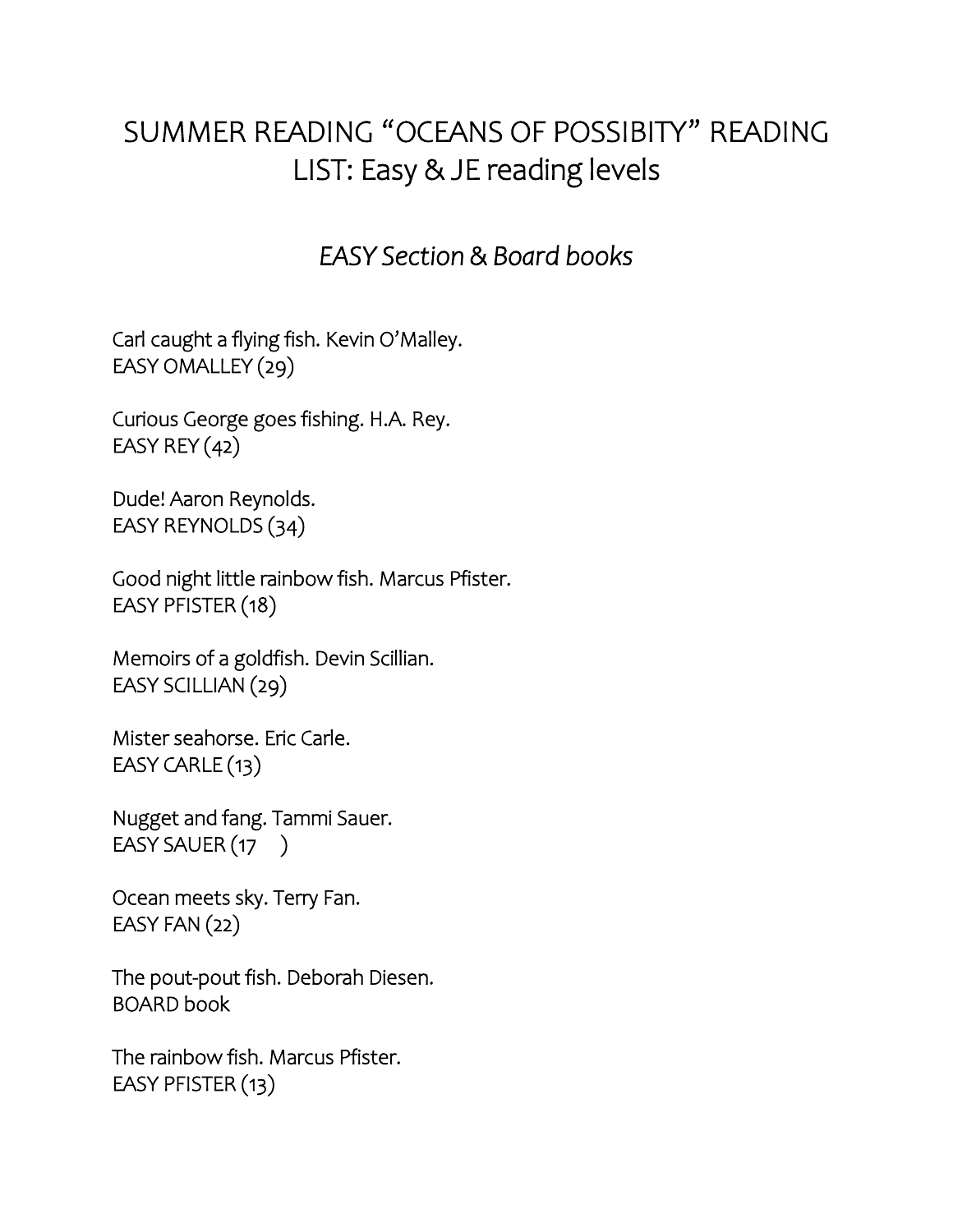The rhythm of the rain. Grahame Baker-Smith. EASY BAKER (31)

The story of fish and snail. Deborah Freedman. EASY FREEDMAN (17)

Ten little fish. Audrey Wood. EASY WOOD (10)

This is not my hat. Jon Klassen. EASY KLASSEN (34)

#### *JE Section*

Just another adventure at sea. Mercer Mayer. JE MAYER

Narwhal's otter friend. Ben Clanton. JE CLANTON

One fish, two fish, red fish, blue fish. Dr. Seuss. JE SEUSS

Pinkalicious fishtastic! Victoria Kann. JE KANN

Rocking the tide. Jane Yolen. JE YOLEN

Sea sheep. Eric Seltzer. JE SELTZER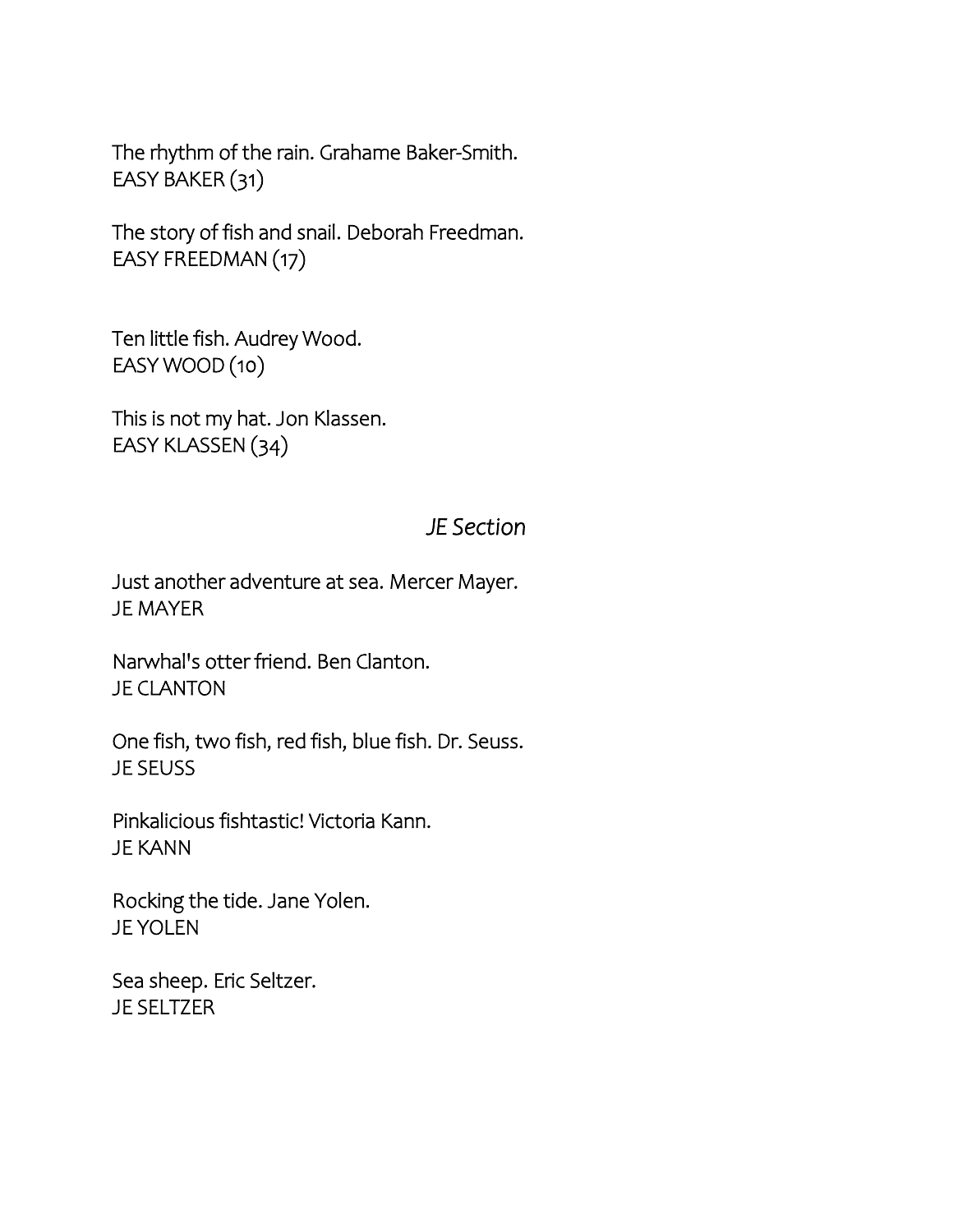# SUMMER READING "OCEANS OF POSSIBITY" READING LIST: JUV reading level

Dark day in the deep sea. Mary Pope Osborne. JUV OSBORNE BK 39

The fishy field trip. (Magic school bus series.) Martin Schwabacher. JUV MAGIC

Fishfishfish. Lee Nordling. JUV NORDLING

Fish in a tree. Lynda Mullaly Hunt. JUV HUNT

Junie B. Jones smells something fishy. Barbara Park. JUV PARK

Olive's ocean. Kevin Henkes. JUV HENKES

Sink or swim: Exploring schools of fish (The Magic School Bus Rides Again). Judy Katschke. JUV MAGIC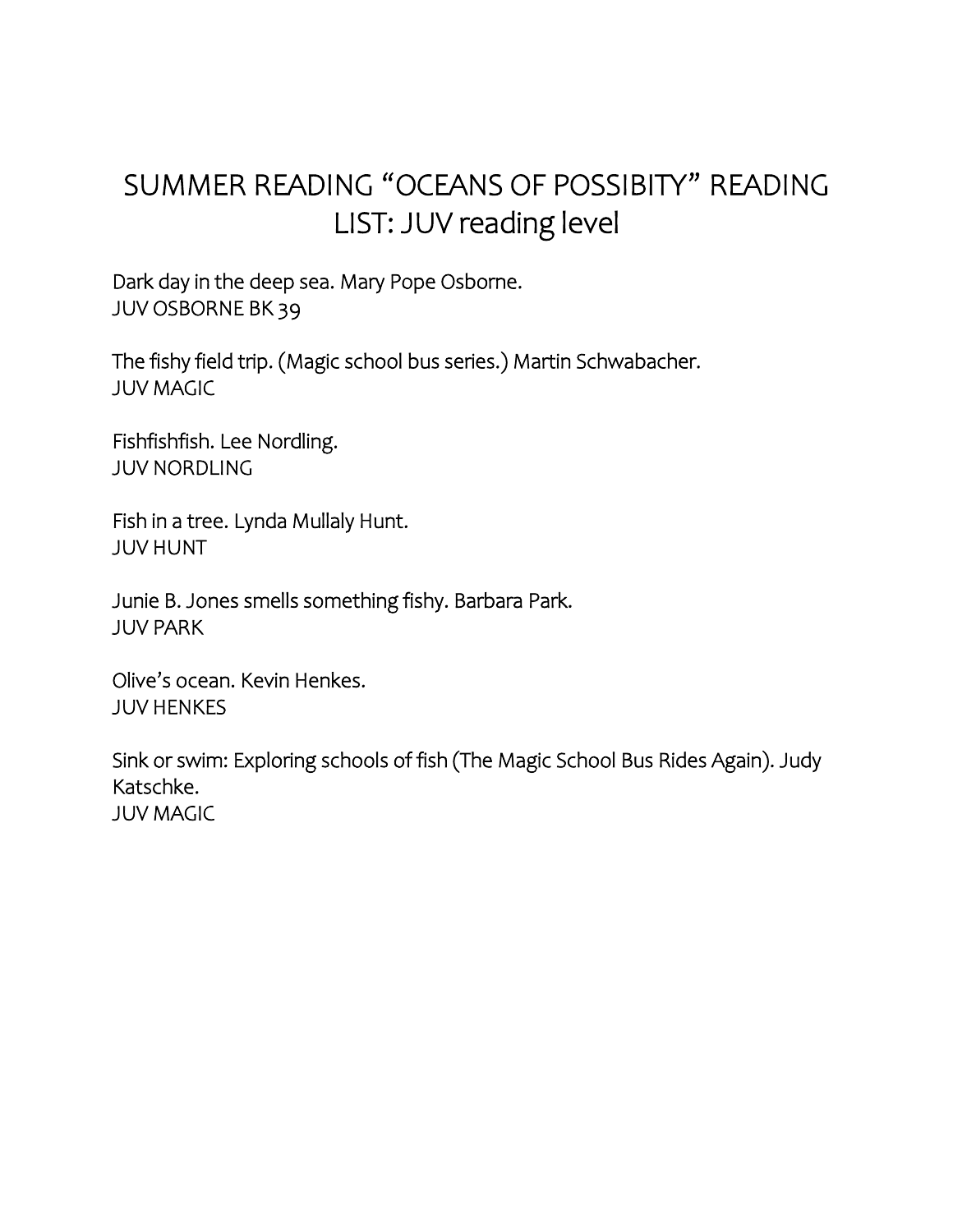## SUMMER READING "OCEANS OF POSSIBITY" READING LIST: JUV Non-Fiction

Corals. Ann Herriges. JUV 593.6 HER

Coral reefs : cities of the ocean. Maris Wicks. JUV 577.78 WICKS

Dolphins. Melissa Stewart. JUV 599.53 STEWART

Eyewitness ocean. Miranda MacQuitty. JUV 551.46 MAC

Fish. Christopher Forest. Field guide for kids. JUV 597 FOREST

The great white shark scientist. Sy Montgomery. JUV 578.77 MONTGOMERY

Green sea turtles. Christopher Blomquist. JUV 597.92 BLO

I wonder why the sea is salty and other questions about the ocean. Anita Ganeri. JUV 551.46 GANERI

Jellyfish. Cari Meister. JUV 593.53 MEISTER

The magnificent book of ocean creatures. Tom Jackson. JUV 591.77 JACKSON

Ocean. Samantha Grey. JUV 599.77 GREY